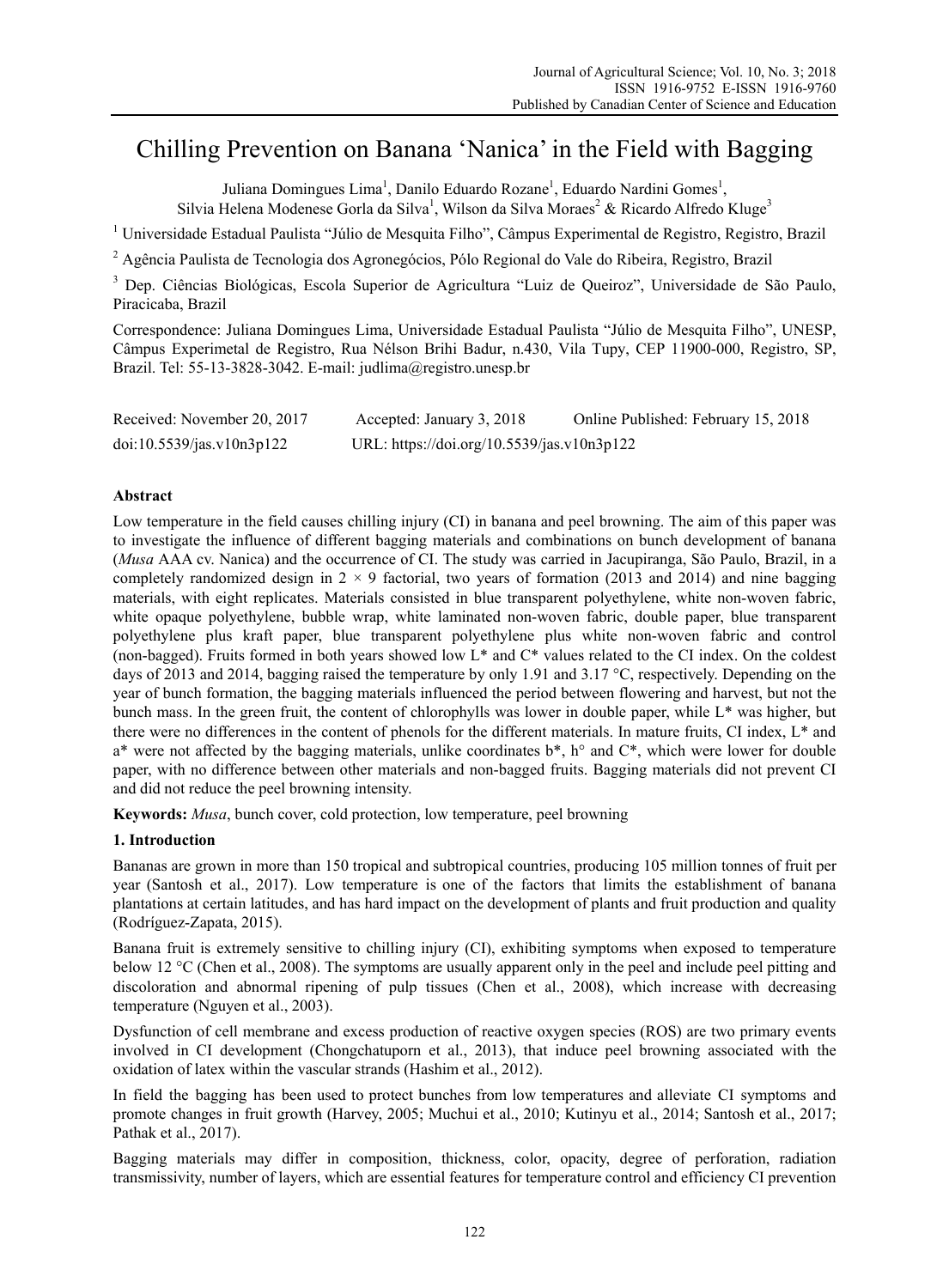depending of design. The aim of this paper was to investigate the influence of different bagging materials and combinations on bunch development of banana (*Musa* AAA cv. Nanica) and occurrence of CI.

## **2. Materials and Methods**

## *2.1 Plant Material and Experimental Area*

The research was conduct at Univale farm, located at Jacupiranga, state of São Paulo, Brazil and situated at an altitude of 80 m above sea level,  $24^{\circ}24'00''$  S latitude and  $48^{\circ}0'00''$  W longitude). The climate of the region according to the Köppen's classification is Af; tropical rainy without dry season (Alvares et al., 2013). Data from a series of last 15 years, recorded by CIAGRO, Instituto Agronômico de Campinas, indicates that the mean annual minimum and maximum temperatures were 17.2 °C and 27.4 °C, respectively, and that the average anual rainfall was 1608.2 mm per year. The soil is classified in the Brazilian System of Classification of Soils as Haplic Cambisol (EMBRAPA SOLOS, 2013).

Planting was performed in 2011 in a density of 1600 plants ha<sup>-1</sup> using pest-free banana tissue-cultured plants (*Musa* spp. AAA group, *Cavendish subgroup*, cv. Nanica). In research were used data from cycle 3 and cycle 4.

## *2.2 Experimental Design and Treatments*

Planting was performed in 2011 in a density of 1600 plants  $ha^{-1}$  using pest-free banana tissue-cultured plants (*Musa* spp. AAA group, *Cavendish subgroup*, cv. Nanica). Banana production was evaluated in plants in two cycles and the experiment started, respectively in the last week of April 2013 and 2014. All the cultural treatments necessary for good production were carried out.

A completely randomized design in a  $2 \times 9$  factorial was adopted, two years of bunch formation and nine covers, with eight replicates. The materials consisted in blue transparent polyethylene (BTP), white non-woven fabric (WNF), white opaque polyethylene (WOP), bubble wrap (BW), white laminated non-woven fabric (WLNF), double paper (DP), blue transparent polyethylene plus kraft paper (BTP+KP), blue transparent polyethylene plus white non-woven fabric (BTP+WNF); and control, non-bagged (NB) (Table 1). Bagging was carried out after the complete opening of inflorescence bracts.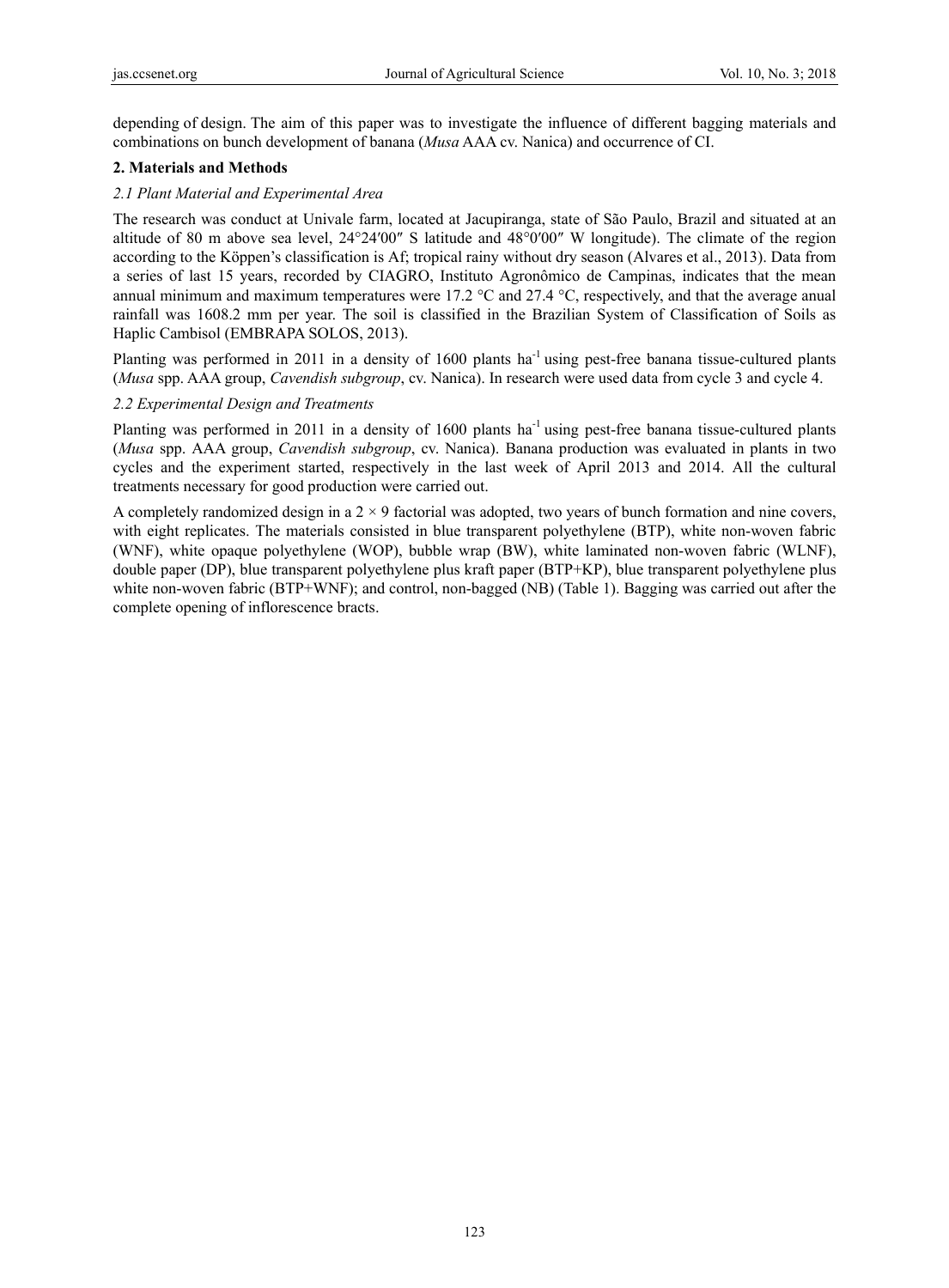|                                                                           | Thickness<br>$(g m^{-2} \& \mu^*)$                                         | Dimension length<br>$\times$ width (m)                                       | Perforation (m)                                                                            | Number<br>of layers | <b>Additional features</b>                                                                                                    |  |  |
|---------------------------------------------------------------------------|----------------------------------------------------------------------------|------------------------------------------------------------------------------|--------------------------------------------------------------------------------------------|---------------------|-------------------------------------------------------------------------------------------------------------------------------|--|--|
| Blue transparent<br>polyethylene (BTP)                                    | $1.50 \times 0.75$<br>$3 \mu$                                              |                                                                              | 0.008 diameter<br>every $0.18 \times 0.14$                                                 | Single              | Low density and radiation<br>transmissivity** 88.3%.                                                                          |  |  |
| White non-woven<br>fabric (WNF)                                           | $15 \text{ g m}^2$ ; $3 \mu$                                               | $1.50 \times 0.80$                                                           | Absent                                                                                     | Single              | With long filaments of<br>polypropylene thermally bonded<br>with hydrophilic treatment and<br>radiation transmissivity 90.5%. |  |  |
| White opaque<br>polyethylene (WOP)                                        | $60 \mu$                                                                   | $1.60 \times 0.77$                                                           | 0.008m diameter<br>every $0.18 \times 0.14$                                                | Single              | Low density with light diffuser,<br>anti-UV and anti-viruses and<br>76.2% radiation transmissivity.                           |  |  |
| Bubble wrap (BW)                                                          | $25 \text{ g m}^2$ ; $3 \mu$                                               |                                                                              | Absent                                                                                     | Single              | Transparent polyethylene with air<br>bubbles on one side of the film<br>and 88.1% radiation<br>transmissivity                 |  |  |
| White laminated<br>non-woven (WLNF)                                       | $26 \text{ g m}^2$ ; $10 \mu$                                              | $1.65 \times 0.80$                                                           | Absent                                                                                     | Single              | With long filaments of<br>polypropylene thermally bonded<br>with hydrophilic treatment and<br>radiation transmissivity 45.2%. |  |  |
| Double paper (DP)                                                         | Kraft paper: $80 \text{ g m}^{-2}$<br>Blue paper: $17 \text{ g m}^{-2}$    | Kraft paper and<br>blue paper with<br>$1.70 \times 0.80$                     | Absent                                                                                     | Double              | Radiation transmissivity 4.8%.                                                                                                |  |  |
| Blue transparent<br>polyethylene + Kraft<br>paper (BTP+KP)                | Blue polyethylene:<br>$3 \mu$<br>Kraft paper:                              | $1.50 \times 0.75$<br>$0.90 \times 0.80$                                     | Polyethylene: 0.008<br>diameter every<br>$0.18 \times 0.14$                                | Double              | Radiation transmissivity of 7.3%<br>two materials.                                                                            |  |  |
|                                                                           | $64 \text{ g m}^{-2}$                                                      |                                                                              | Kraft paper: absent                                                                        |                     |                                                                                                                               |  |  |
| Blue transparent<br>polyethylene + white<br>non-woven fabric<br>(BTP+WNF) | Polyethylene: $3 \mu$<br>Non-woven fabric:<br>$15 \text{ g m}^2$ ; $3 \mu$ | Polyethylene<br>$1.50 \times 0.75$<br>Non-woven fabric<br>$1.50 \times 0.80$ | Polyethylene: 0.008<br>diameter every<br>$0.18 \times 0.14$<br>Non-woven fabric:<br>absent | Double              | Radiation transmissivity of<br>66.7% two materials.                                                                           |  |  |

#### Table 1. Characteristics of bunch cover.

*Note*.  $*\mu = 0.001$  mm; \*\* Transmissivity was measured using a portable light meter under illuminance light of 840 klx.

### *2.3 Assessed Variables*

A temperature reading system was installed to collect data on the surface of fruits and the environment. For this, Datalloger Campbell Scientific, Logan, Utah, USA, Model CR 1000 was used, with data collection interval of five minutes. Mean daily temperatures and cumulative rainfall were recorded at a meteorological station (Campbell Scientific, Logan, Utah, USA) located 10 km from the experimental site. The thermal sum in degree-days was calculated using 14 °C as baseline temperature (Ganry & Meyer, 1975).

Bunches were harvested when fruits from the last hand reached 3 cm in diameter and the number of hands (NH), bunch mass (BM) and stalk mass (SM) were recorded. Hand 1, hand 4 and the last hand of the bunch were weighed, and the number, mean diameter and length of fruits in each hand were recorded.

CI was scored visually based on the intensity of surface browning of banana of according to methodology established by Nguyen et al. (2003), as follows: 1, no CI; 2, mild injury; 3, moderate injury; 4, severe injury; 5, very severe injury. At score 2 there is no visible browning on the skin surface but if the epidermal tissues are peeled, grayish areas are found close to the surface. At score 3 there are more such areas, which are larger and darker, and several form continuous lines. At score 4 grayish brown patches are visible on the skin. Cross section of the peel shows larger and darker areas than at score 3. At score 5 there are relatively large dark patches on the skin surface.

### 2.3.1 Chlorophylls Content

Three peel discs (9 mm diameter) were removed from one side of fruit banana and incubated with dimethyl sulfoxide for 24 h in the dark (Hiscox & Israelstam, 1979). The supernatant was used to determine the chlorophyll content according to the method of Wellburn (1994) in a spectrophotometer Shimadzu UV-1601 (Japan).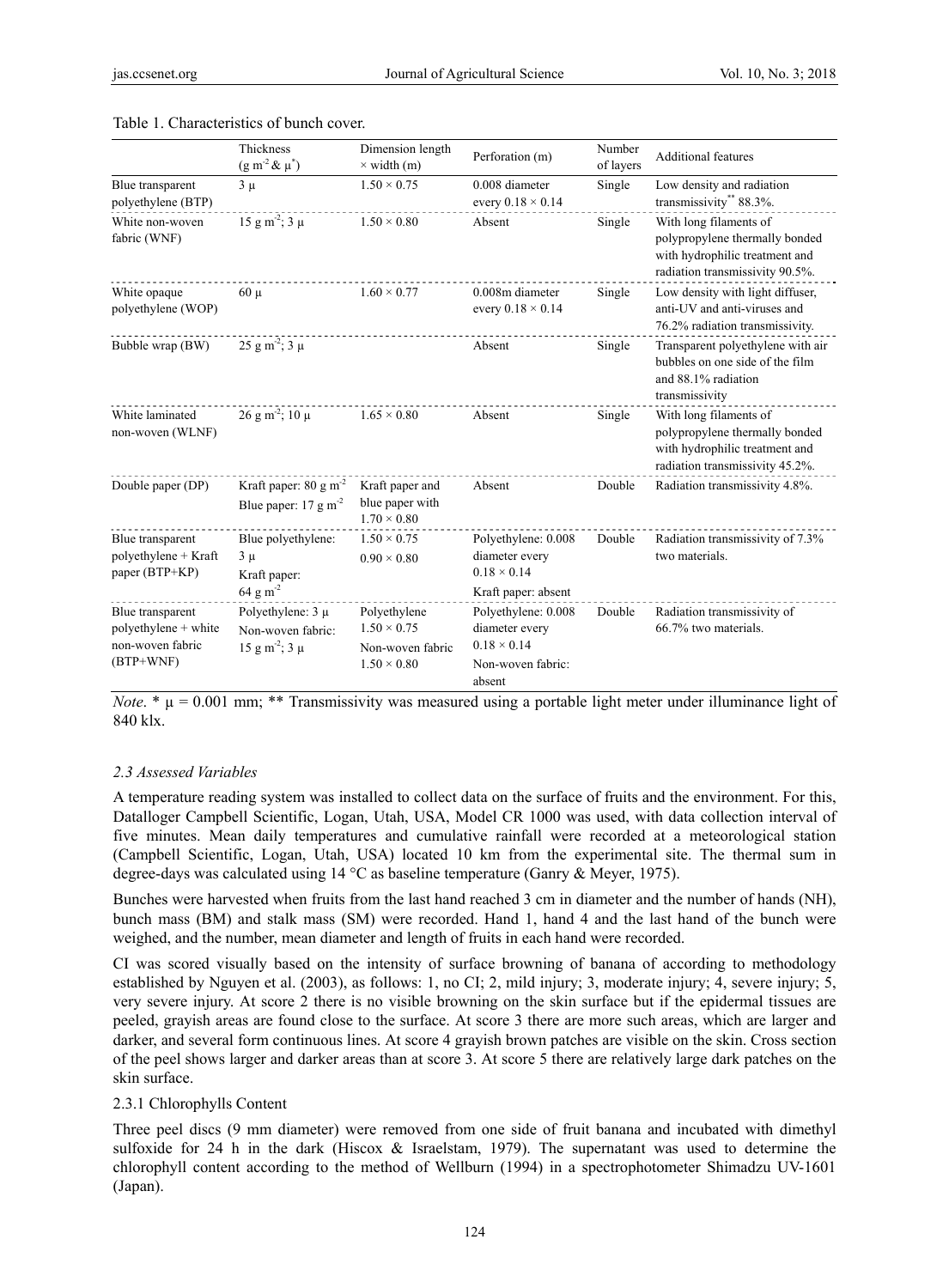# 2.3.2 Phenolics Content

Total phenolics in peel tissues were determined according to the Folin-Ciocalteu procedure, using the method described by Singleton et al. (1999). The extraction was carried out with ethanol by 24 h in the dark. Peel tissues were homogenized with methanol and extracted for 18 h in the dark. Then the homogenate was filtered, centrifuged. The compounds reacted with with Folin-Ciocalteu reagent and  $Na_2CO_3$  and the quantification was conducted in a spectrophotometer Shimadzu UV-1601.

## 2.3.3 Fruit Color

The color of the peel of the green and ripe fruit was measured at four locations around equatorial region on each fruit using a colorimeter (CR-400, Minolta, Tokyo, Japan) calibrated using a standard white plate. The illuminant was D65 and color was measured using the CIE L\*a\*b\* system. L\* denotes brightness (0 = black and 100 = white) and chromatic co-ordinates a\*  $(+a^* =$  green and  $-a^* =$  red),  $b^* (+b^* =$  yellow and  $-b^* =$  blue). The hue angle ( $h^{\circ}$ ) and chromaticity ( $C^*$ ) were calculated by the equations below:

$$
h^{\circ} = \tan^{-1} \left( b^* / a^* \right) \tag{1}
$$

$$
C^* = (a^{*2} + b^{*2})^{1/2}
$$
 (2)

Hand 4 was stored at 25 °C and 85-95% relative humidity up to stage 6 of the Von Loeseck scale (1950) was reached for shelf life determination and analyses in maturity.

### 2.3.4 Shelf Life

Shelf life was then determined as the number of days taken by the fruit to progress from ripeness stage 6 of the Von Loeseck (1950)

### 2.3.5 Mass Loss

Physiological losses in mass of the fruit was determined with equation on the basis of initial mass of the green fruit and loss at maturity and expressed in percent:

$$
ML = [(Mf - Mi)/Mi] \times 100
$$
 (3)

Where, ML is mass loss, Mi is the initial fruit mass and Mf is fruit mass at maturity.

### 2.3.6 Fruit Firmness

Fruit firmness was measured with the help of 'Penetrometer' (Model FT-327, QA Supplies, Norfolk, VA, USA) after removing of a portion of the peel. The pressure required to force a stainless steel probe of 8 mm in diameter into banana was recorded and the results were given in Newtons (N).

### 2.3.7 Titratable Acidity, Soluble Solids Content and pH

Titratable acidity (TA) soluble solids (SS) content and pH were determinated after homogenizing a portion of the pulp with distilled water.Titratable acidity was measured using titration method with 0.1N NaOH up to pH 8.0 in the presence of phenolphthalein (AOAC, 2005) and expressed as percentage malic acid. The pH was measured using a Tecnal (Piracicaba, Brazil) pH meter calibrated by pH 4 and 6.4 buffer solutions (AOAC, 2005). Total soluble solids content was determined with the help of an Atago (Japan) hand refractometer and results expressed as  ${}^{\circ}$ Brix (Tressler & Joslyn, 1961).

### 2.3.8 Content Soluble Sugars and Starch

Soluble sugars were determined after extracting with hot ethanol and reaction with anthrone (Hodge & Hodfreiter, 1962), and starch quantified in residue from ethanol extraction of soluble sugars (McCready et al., 1950; Patel, 1970).

### 2.3.9 Dry Matter and Contents of Nutrients

Dry matter was determined by loss mass of samples pulp and peel of 10 g fresh mass following 48 h drying in a forced air oven (65 $\pm$ 2 °C). The contents of nutrients were determinate in the dry matter of peel and pulp the according to Souza et al. (2016).

### 2.3.10 Incidence of Disease

Incidence of disease (Anthracnose and Crown Rot) was calculated from the number of hands with disease to the total number of hands.

### *2.4 Statistical Analysis*

Data of analyses were expressed as means of three replicate determinations. Statistical analysis was conducted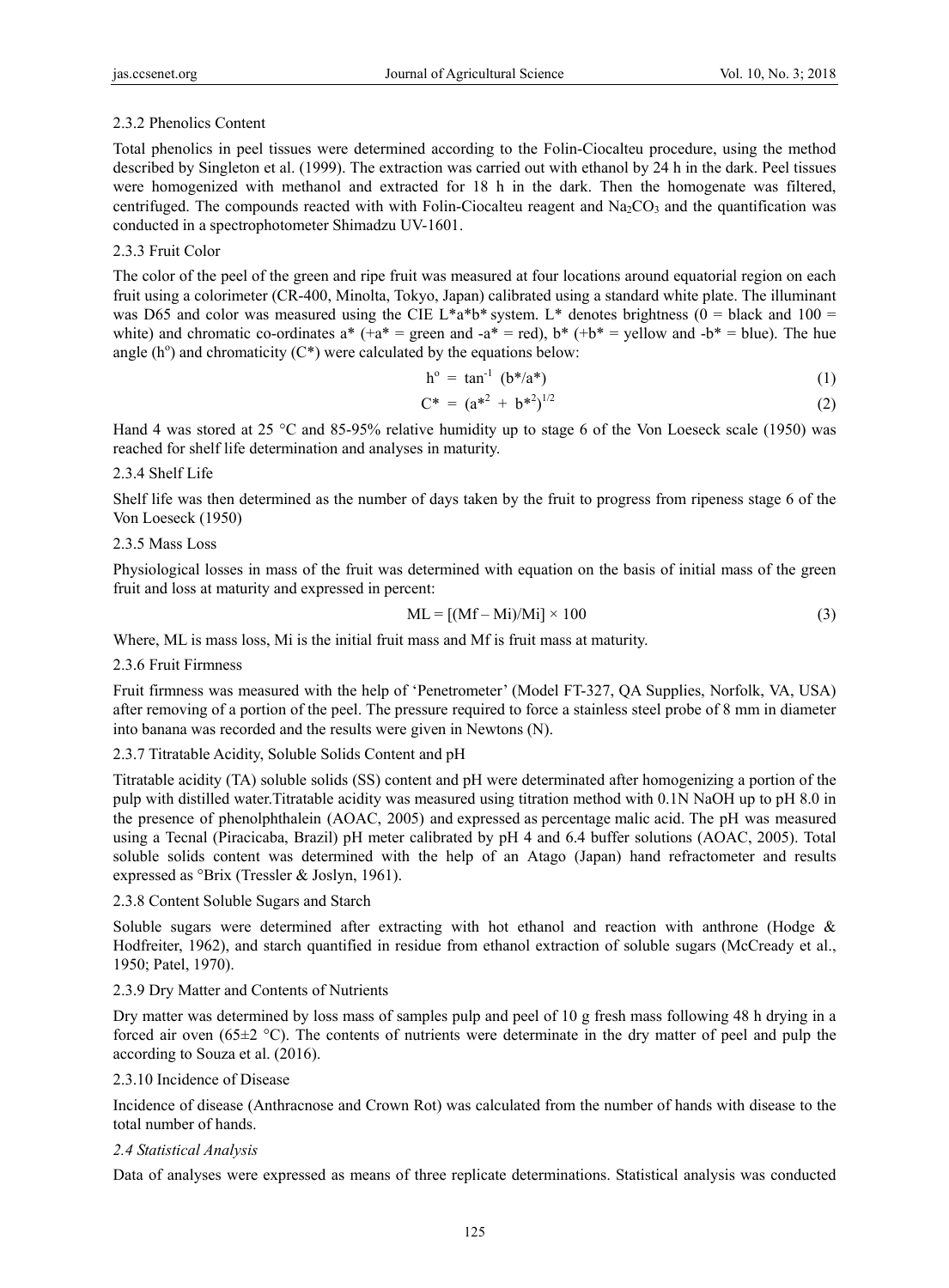with the SISVAR software (Ferreira, 2011). Mean comparisons were performed using the Tukey's test ( $p < 0.05$ ). To determine the behavior of variables during shelf life of fruits, the study conducted regression analyses and adopted linear, quadratic or cubic models. Plots in this paper were made by Origin 8.5.

## **3. Results and Discussion**

## *3.1 Effect of Year of Bunch Formation*

In the period between flowering and harvest (PFH) in 2013, the average daily minimum and maximum temperatures were, respectively, 13.30 and 22.94 °C, accumulated rainfall of 377 mm, number of hours with temperature below 12 °C of 182.08, and 5.25 hours below 5 °C. In 2014, mean temperatures were slightly higher, from 14.49 and 23.96 °C, lower cumulative precipitation, equal to 296.97 mm, number of hours with temperature below 12 °C of 72.75 and there was no temperature below 5 °C. Despite the differences, bunch mass (BM) and stalk mass (SM) did not vary between years, as well as the number of leaves, which were maintained between 7 or 8 with bagging (Table 2). PFH was longer in 2013 as a reflection of lower temperatures.

| Table 2. Bunch of characteristics and ripe fruits of banana cv. Nanica depending on the year of formation |
|-----------------------------------------------------------------------------------------------------------|
|-----------------------------------------------------------------------------------------------------------|

|           | PFH               | BM                   | <b>SM</b>   | HN                 | CI index    | $a^*$             | $b^*$       | L                  | $C^*$                 | $h^{\text{o}}$     |
|-----------|-------------------|----------------------|-------------|--------------------|-------------|-------------------|-------------|--------------------|-----------------------|--------------------|
|           | -- day --         | -------- kg -------- |             |                    |             |                   |             |                    |                       |                    |
| 2013      | 143.18 a          | 28.88                | 2.34        | 7.84               | 3.00a       | 2.72 <sub>b</sub> | 45.28       | 66.08              | 42.57 b               | 85.32 b            |
| 2014      | 120.36 b          | 27.55                | 2.52        | 7.82               | 2,25 b      | 3.43a             | 43.42       | 66.12              | 46.30a                | 86.51 a            |
| Mean      | 132.48            | 28.25                | 2.42        | 7.83               | 2,62        | 3.06              | 44.40       | 65.63              | 44.54                 | 85.95              |
| vc $(\%)$ | 10.78             | 15.49                | 23.20       | 15.07              | 9,71        | 18.59             | 11.18       | 5.30               | 12.58                 | 1.99               |
| F         | $61.03**$         | $0.82^{ns}$          | $2.33^{ns}$ | 0.08 <sup>ns</sup> | $7,12*$     | $7.63**$          | $2.99^{ns}$ | 1.63 <sup>ns</sup> | 9.39**                | $10.15**$          |
|           | SL                | МL                   | F           | pH                 | <b>TSS</b>  | TA                | <b>SS</b>   | S                  | <b>DMpeel</b>         | DMpulp             |
|           | -- day --         | $-9/0 -$             | $- N -$     |                    | -- °Brix -- |                   |             |                    |                       |                    |
|           |                   |                      |             |                    |             |                   |             |                    | $\%$ ---------------- |                    |
| 2013      | 8.06 <sub>b</sub> | 6.90                 | 1,02        | 4.82a              | 24.60       | 0.58a             | 21.02       | 1.78               | 10.91                 | 29.40a             |
| 2014      | 21.56a            | 5.32                 | 0.96        | 5.12 <sub>b</sub>  | 23.94       | 0.57a             | 20.63       | 1.59               | 10.90                 | 27.07 <sub>b</sub> |
| Mean      | 14.81             | 6.11                 | 9.73        | 4.96               | 24.27       | 0.58              | 20.83       | 1.69               | 10.90                 | 28.30a             |
| vc $(\%)$ | 22.61             | 17.68                | 14.91       | 2.68               | 9.85        | 12.27             | 8.96        | 5.62               | 11.61                 | 13.59 <sub>b</sub> |

*Note*. PFH, period between flowering and harvest; BM, bunch mass; SM, stalk mass; HN, hand number; CI, chilling injury index; coordinated  $a^*$ ,  $a^*$ ; coordinated  $b^*$ ,  $b^*$ ; L<sup>\*</sup>, brightness; C<sup>\*</sup>, chromaticity;  $h^{\circ}$ , hue angle; SL, shelf life; PM, mass loss; F, firmness, pH; TSS, total soluble solids; TA, titratable acidity; SS, soluble sugars; S, starch; DMpeel, dry mater peel and DMpulp, dry matter pulp. Means followed by the same letters in the column did not differ from each other by the Tukey test ( $p < 0.05$ ).  $\ast$ ,  $p < 0.05$ ;  $\ast \ast$   $p < 0.01$ ; <sup>NS</sup>, not significant to F test ( $p <$ 0.05).

Fruits exhibited higher CI in 2013 (Table 2), due to the higher stress intensity, in terms of number of hours and minimum temperature reached. However, there were no differences in b\* and L\* between fruits formed in the two years. Variable a\* was lower in mature fruits in 2013, compared to 2014, as well as  $h^{\circ}$  and  $C^*$ , indicating less yellow peel and less color purity due to browning. The absence of variation in L\* between years indicates that brightness was more sensitive to CI than  $C^*$ , that is, with few hours of exposure to temperature below 12 °C, peel browning could already be observed.

Fruits formed in the same experimental area without exposure to cold (spring/summer) were evaluated in 2013 and 2014 to establish the desirable color (standard) for the cultivar, whose mean values were  $L^*$ , 73.92; h<sup>o</sup>, 87.59 and C\*, 51.84. These values, when compared with those of this study (Table 4), generated negative variations,  $\Delta L^*$  of -7.84 and -7.80, for  $\Delta h^{\circ}$  of -2.27 and -1.08 and for  $\Delta C^*$  of -9.27 and -5.54, respectively, in 2013 and 2014, revealing that changes in these color measures coincide with peel browning. The less pronounced variations in h<sup>o</sup> are in agreement with the observations of Ratule (2006), in which CI causes more pronounced reduction in  $L^*$ and  $C^*$ . The greatest variation in  $C^*$  in fruits formed in 2013 is probably related to stress intensity. More recently, Cho et al. (2016) confirmed that the CIE L\*a\*b\* system is suitable for evaluating banana browning; however, inspection using colorimeter does not provide color information representative of the entire surface.

Only PL, pH and DMpulp were influenced by the year of bunch formation (Table 2). Fruits harvested in 2014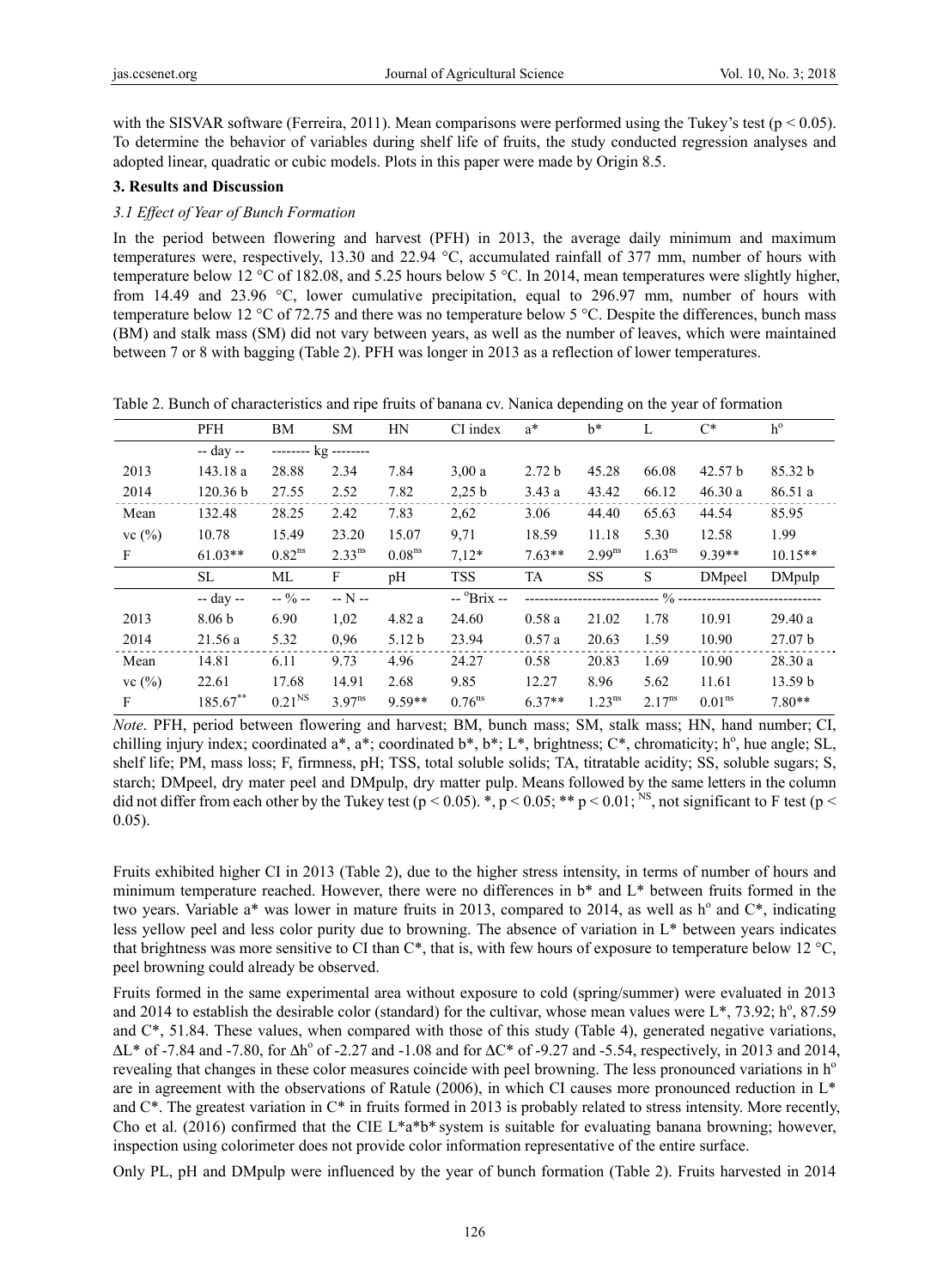showed longer PL as well as higher pH, and on the contrary, lower DMpulp compared to fruits harvested in 2013. According to Moradinezhad et al. (2008), the thermal units accumulated during PFH have a strong relation with PL. In 2013, in PFH, 630 degrees-days in 143.18 days, and in 2014, a little more, 736 degrees-days in only 120.36 days were recorded due to the higher temperature. This resulted in the harvesting of fruits of bunch 4 in 2013 and 2014 of average length and diameter, respectively of 3.54 and 22.66 cm, but with more advanced physiological maturity in 2013 than in 2014, which explains the need for smaller time to reach maturation in 2013 (Table 2). Bugaud et al. (2006) also observed higher PL for banana 'Nanica' cultivar harvested with lower PFH.

Despite the differences in temperature exposure capable of causing CI in both years, there were no differences in TSS in the pulp, which is indicative of the amount of sugars in the fruit (Bugaud et al., 2013), as well as in the contents of starch and soluble sugars (Table 2).

Fruits formed in 2013 when mature had lower pulp pH when compared to those formed in 2014 (Table 2), a difference supposedly more related to metabolism during maturation than to damage to cell membranes and decompartmentalization, which is the primary effect of cold (Nguyen et al., 2003). This is because the mean F values in both years did not indicate failure of softening (Chen et al., 2008), a symptom of CI in the pulp, as well as browning.

The DMpulp of fruits formed in 2013 was higher than that of fruits formed in 2014, indicating a greater amount of photoassimilates accumulated as a result of the higher water availability, or even higher PFH (Table 2).

Ca, Fe and Zn contents in the peel and Ca, S, B and Cu in the pulp were not influenced by the year of bunch formation (Table 3), while the Mn content in the peel and pulp was influenced by the interaction between year of bunch formation and cover. N, P, K, Mg, S, B and Cu contents were lower in the peel of fruits formed in 2014 than in those formed in 2013, as well as the N, P, K, Mg and Fe contents in the pulp, a difference attributed to water availability, which affects the movement of nutrients in the soil, absorption, transportation and mobilization for fruits, since the fertilization program adopted was the same in both years. Comparing the nutrient contents with those obtained by Aquino et al. (N, P, Cu, Fe, and Zn) for fruits of 'Nanica' and 'Nanicão' cultivars, it was observed that for peel, N, P, Cu, Fe and Zn contents were lower, while K, Ca, Mg and Mn were higher, while for pulp, N, P, Fe and Zn contents were lower, since K, Ca and Mn were higher and Mg and Cu contents were closer. The higher K and Ca levels are reflections of liming and fertilization, while the Mn content in peel and pulp, which was about 7 times higher, reflects soil fertility. Chillet et al. (2000) verified that banana produced in alitic and hyperferric soils exhibited high Mn content in the peel, which agrees with the fact that the soil of the experimental area is iron rich, with average content of 340 mg dm<sup>-3</sup>, considering both years of bunch formation.

# *3.2 Effect of Bagging Materials*

Bagging increases temperature and humidity and decreases light intensity (Harvey, 2005; Elkashif et al., 2010; Vargas et al., 2010; Muchui et al., 2010; Mustaffa & Kumar, 2012; Kutinyu et al., 2014; Sarkar et al., 2014) of banana fruits. In fact, in the coldest days of 2013 and 2014 (Figure 1), bunch cover raised the peel surface temperature compared to non-bagged fruits in up to 1.91 and 3.17  $\degree$ C, respectively. In this condition, the increment of temperature in WOP was the greatest, followed by BTP+WFN. However, considering 12  $^{\circ}$ C as the limiting temperature for the occurrence of CI (Nguyen et al., 2003; Chen et al., 2008), none of the materials was able to prevent stress.

WOP stands out due to the greater thickness, capacity of radiation diffusion in all directions, high radiation transmittance in the visible region, but a certain degree of opacity, which prevents the reflection of radiation in the infrared region from the fruit, concentrating heat on the inner surface of the film. As it consists of two layers that reduce heat transfer (Harvey, 2005), BTP+WNF treatment has high-transmittance polyethylene, which allows the absorption of a large part of incident radiation and its concentration on the external surface of WFN, and since it is a very porous material, prevents the loss of heat by fruits, being recommended for subtropical regions (Mustaffa & Kumar, 2012). Harvey (2005) detected lower infrared radiation transmission by BW in relation to BTP, which explains its higher temperature conservation capacity on colder days. For the two years of bunch formation, BTP was the material that exhibited lower efficiency. For the two years of bunch formation, BTP was the material that showed lower efficiency, probably due to the lower material thickness.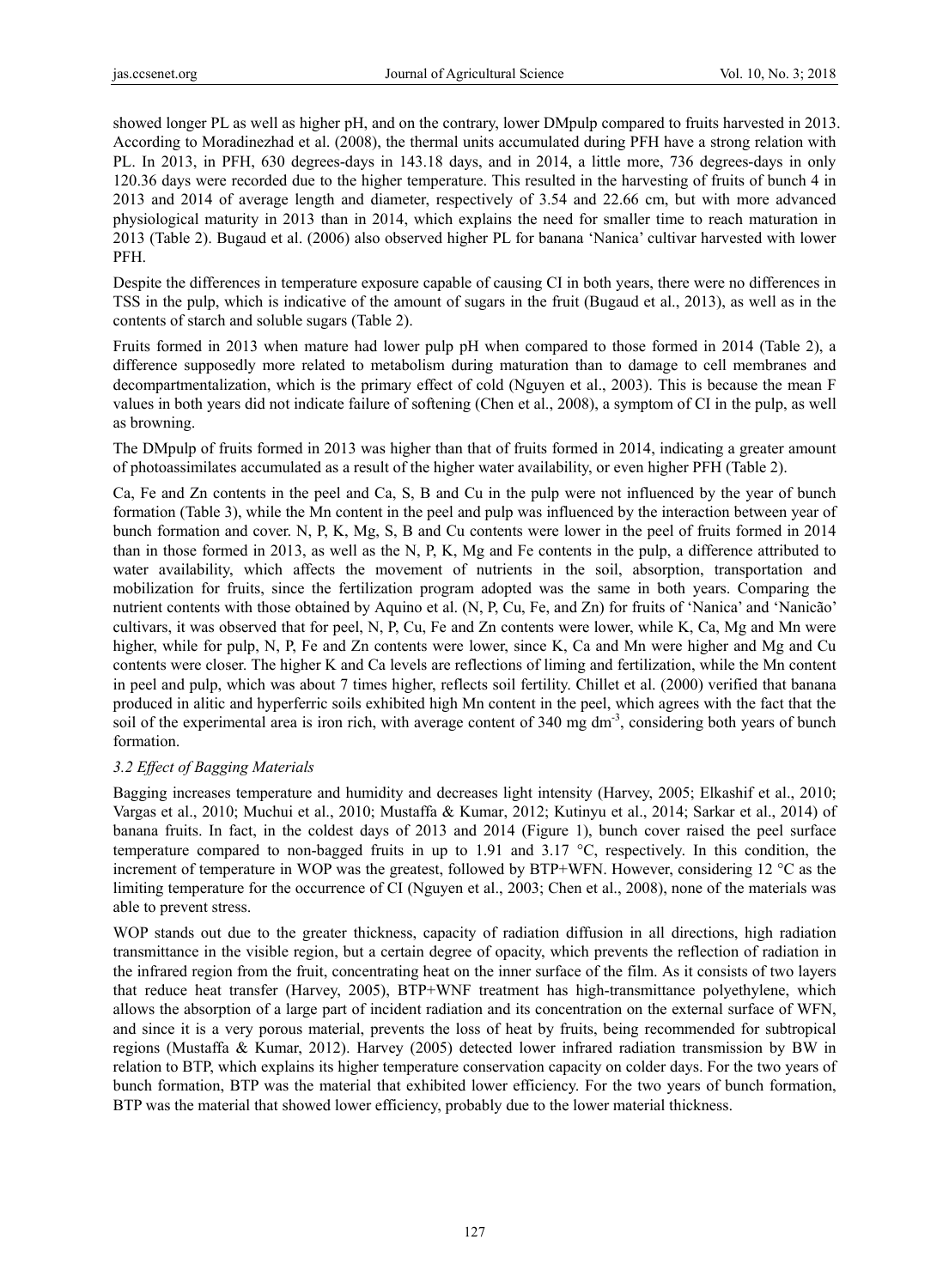|                | N                  | P                 | K         | Ca          | Mg                | S           | B                                | Cu                 | Fe                 | Zn                 |  |
|----------------|--------------------|-------------------|-----------|-------------|-------------------|-------------|----------------------------------|--------------------|--------------------|--------------------|--|
|                | $-g kg$            |                   |           |             |                   |             | -------------------- mg $g^{-1}$ |                    |                    |                    |  |
| Peel nutrients |                    |                   |           |             |                   |             |                                  |                    |                    |                    |  |
| 2013           | 11.79a             | 1.73a             | 68.79 a   | 2.27        | 1.42 <sub>b</sub> | 1.08a       | 33.03a                           | 4.93a              | 31.04              | 25.33              |  |
| 2014           | 10.18 <sub>b</sub> | 1.58 <sub>b</sub> | 61.49 b   | 2.18        | 1.31a             | 1.06b       | 31.26 b                          | 4.41 <sub>b</sub>  | 32.22              | 24.96              |  |
| Mean           | 10.99              | 1.66              | 65.15     | 2.23        | 1.36              | 1.07        | 32.15                            | 4.67               | 31.63              | 25.15              |  |
| vc $(\%)$      | 7.14               | 1.73              | 7.44      | 18.32       | 19.64             | 3.38        | 9.21                             | 10.91              | 21.19              | 9.33               |  |
| F              | $37.40**$          | $13.92**$         | $34.00**$ | $0.92^{ns}$ | 5.86*             | $6.94*$     | $6.03*$                          | $32.67**$          | $0.71^{\text{ns}}$ | $0.47^{ns}$        |  |
| Pulp nutrients |                    |                   |           |             |                   |             |                                  |                    |                    |                    |  |
| 2013           | 6.98 a             | 0.86a             | 14.55a    | 0.74        | 0.96a             | 0.96        | 5.01                             | 4.26               | 19.07 a            | 6.89               |  |
| 2014           | 6.44 <sub>b</sub>  | 0.84 <sub>b</sub> | 13.96 b   | 0.71        | 0.95 <sub>b</sub> | 0.95        | 4.93                             | 4.37               | 16.63 b            | 6.15               |  |
| Mean           | 6.71               | 0.85              | 14.26     | 0.72        | 0.96              | 0.96        | 4.97                             | 4.31               | 17.85              | 6.52               |  |
| vc(%)          | 10.73              | 9.90              | 6.04      | 11.74       | 7.39              | 3.02        | 11.40                            | 14.45              | 24.41              | 18.20              |  |
| F              | $9.28**$           | $4.45**$          | $5.90*$   | $1.59^{ns}$ | $5.40*$           | $0.05^{ns}$ | $2.27^{ns}$                      | 3.00 <sup>ns</sup> | $7.01*$            | 0.02 <sup>ns</sup> |  |

Table 3. Contents of nutrients in ripe fruits of banana cv. Nanica depending on the year bunch formation

*Note*. N, nitrogen; P, phosphorus; K, potassium; Ca, calcium; Mg, magnesium; S, sulfur; B, boron; Cu, copper; Fe; iron; Zn, zinc. Means followed by the same letters in the column did not differ from each other by the Tukey test (p < 0.05). \*, p < 0.05; \*\* p < 0.01; <sup>NS</sup>, not significant to F test (p < 0.05).

Fruits formed in 2014 exhibited CI symptoms when exposed to a minimum temperature of 8.90 °C (Table 2), agreeing with the report by Kutinyu et al. (2014), in which banana undergoes relatively high temperature stress in the field, condition that is frequent in the winter in the region where the experiment was conducted.

In India, the bagging of bunches of "Grande Naine" cultivar with transparent polyethylene of different thicknesses (20 and 40  $\mu$ ) and perforation percentage (20, 30 and 30%) promoted a rise of up to 1.5 °C in temperature and up to 9% in relative air humidity (Sarkar et al., 2014). In Africa, the bagging of 'Grande Naine' and 'Willians' bunches with polyethylene (not-perforated and perforated) and cheese cloth bags raised the temperature by up to 3 °C when the minimum air temperature reached between 12 and 13 °C, being possible to prevent CI (Kutinyu et al., 2014).

The use of thick and dark materials may cause deleterious effects to fruits due to excessive temperature rise and radiation in the spring. On the hottest day of 2013, October 21 at 02:15 pm, when the air temperature reached 37.13 °C, the surface temperature of the fruit peel NB, BTP, WNF, WOP, BW, WLNF, DP, BTP+KP and BTP+WNF, were respectively 36.05; 30.74; 29.32; 31.98; 29.13; 29.43; 24.18; 27.35; 28.01 °C. Regardless of material, bagging prevented the supra-optimal temperature (31 °C) (Robinson & Saúco, 2012) from being exceeded, preventing scalding and early maturation of fruits. Under this condition, DP was the most efficient material due to the low transmissivity and high radiation reflectance.

BM was not affected by the bunch cover, but PFH, as observed by Vargas et al. (2010), with response depending on the year of bunch formation (Figure 2). In 2014, bunch bagged with DP had shorter PFH when compared to non-bagged bunches, while other materials did not differ. Due to its double layer, low radiation transmissivity and absence of perforations (Table 1), PD altered in a different way the temperature and probably gas exchanges in the atmosphere next to the fruit. The formation of the bunch in 2014, despite having occurred under a higher temperature compared to 2013, occurred under water restriction, which justifies DP having promoted lower PFH.

Modification in the atmosphere near the fruit can cause changes in the peel composition and anatomy (Amarante et al., 2002). In this study, no deleterious effects were observed on the peel caused by different bagging materials.

The reduction of the transpiration flow with bagging can alter the redistribution of nutrients to the fruit (Amarante et al., 2002). However, only the Mn content was affected by bagging materials (Figure 2), which response depended on the year of bunch formation. In 2013, there were no differences in the Mn content in the fruit peel, whereas in 2014, they were higher in bunches bagged with BW, followed by NB and lower in fruits bagged with DP and BTP+WFN. In the pulp, in 2013, the highest levels occurred in NB and BW treatments and lower in bunches bagged with DP, BTP+WFN and BTP+KP. In 2014, the difference in Mn content among materials was not significant. The greater accumulation in double-layer materials is probably due to changes in relative humidity and temperature. The high average values in the peel as previously reported, may be related to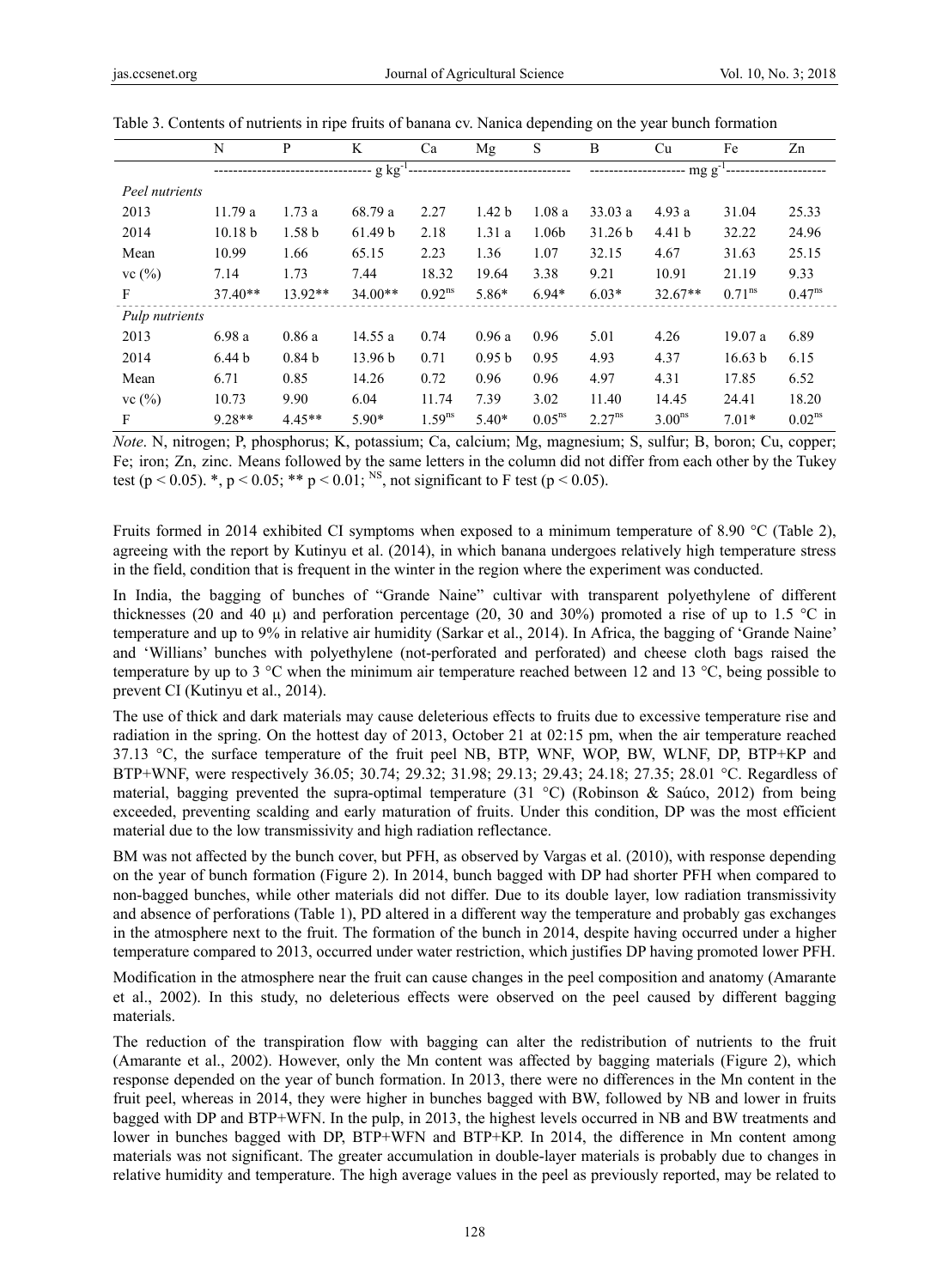

the excess of soil Fe content, which induces greater Mn absorption and accumulation.

Figure 1. Difference in surface temperature of peel non-bagged and bagged with different material on the colder day of 2013 and 2014

*Note*. Non-bagged (NB); blue transparent polyethylene (BTP); white non-woven fabric (WNF); white opaque polyethylene (WOP); bubble wrap (BW); white laminated non-woven fabric (WLNF); double paper (DP); blue transparent polyethylene plus kraft paper (BTP+KP); blue transparent polyethylene plus white non-woven fabric (BTP+WNF). Measure taken on the hand 4 of the bunch.

The percentage of dry matter in the peel (DMpeel) was higher for BTP and lower for fruits bagged with BTP+KP (Figure 3), other treatments did not differ. There were no problems in the handling of fruits bagged with BTP+KP in the post-harvest, which could indicate a greater possibility of physical damage due to the lower peel thickness. Aquino et al. (2014) found mean DMpeel value of 10.25% for subgroup AAA cultivar, similar to that found in this study.

Post-harvest cold stress reduced resistance to pathogens (Gamal et al., 2010). In spite of the possible differences generated in the environment of fruit growth, as well as the exposure to temperature below 12 °C, the incidence of diseases was not influenced neither by the year of bunch formation nor by the bagging material. Crown Rot occurred in 97.22% of bunches, while Anthracnose occurred in 1.39%.

The CI symptom is due to deterioration of chlorophyll and oxidative polymerization of phenols (Hashim et al., 2012). In the peel of green fruits, the chlorophyll content, regardless of year of bunch formation, was lower in PD while L\* was higher, as a consequence of the lower radiation transmissivity of the material (Figure 3). Other color components in the peel of green fruits were not influenced by the bagging material.

The content of chlorophylls in the peel of fruits protected with different bagging materials and not bagged was reduced during fruit maturation, with no apparent alteration of the degreening process that could be associated with CI (Figure 3).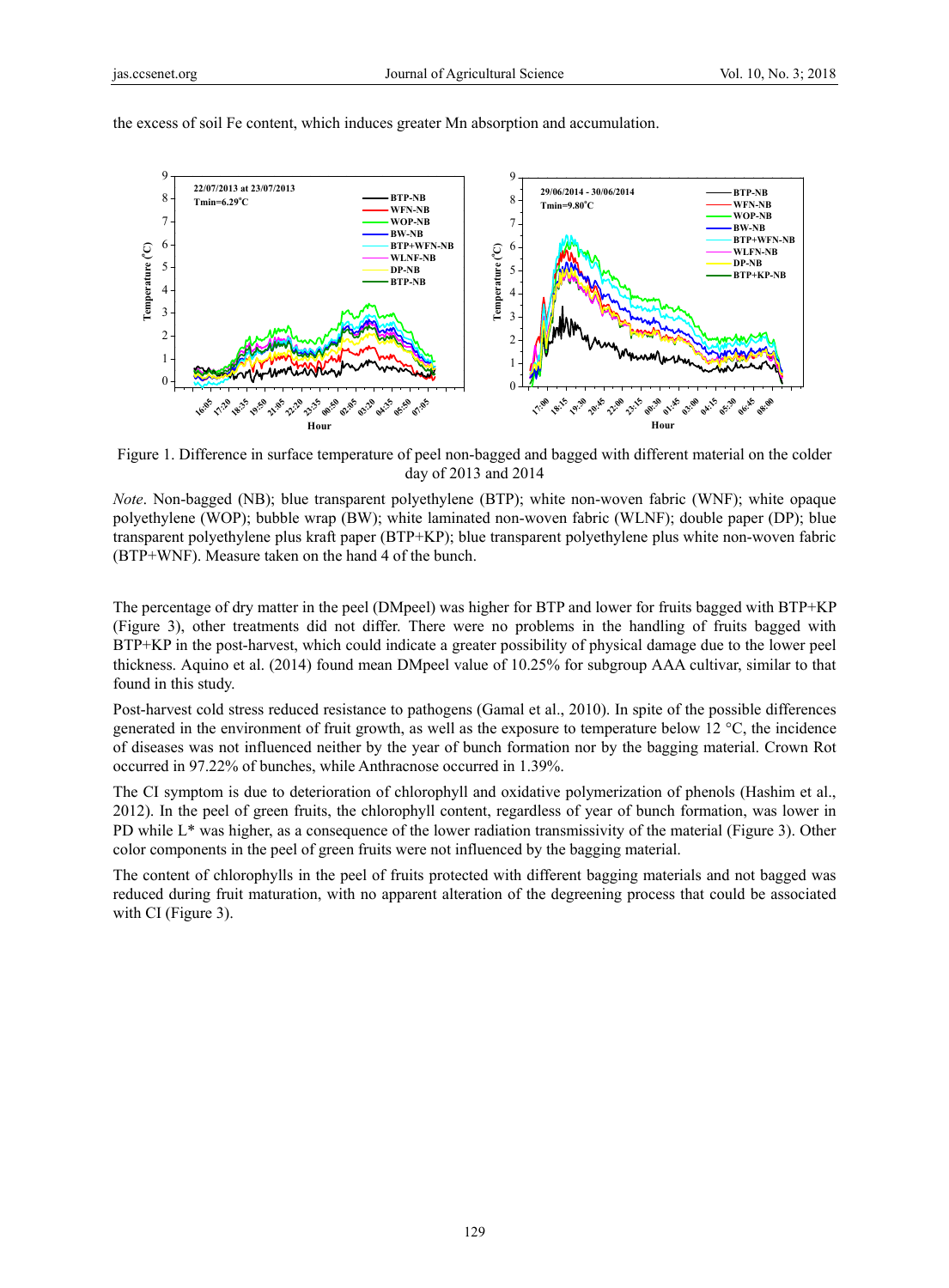

Figure 2. Period between flowering and harvest (PFH) and Mn content in fruit peel (Mn peel) ad pulp (Mn pulp) depending on bagging material and year of formation and harvest of banana cv. Nanica

*Note*. Non-bagged (NB); blue transparent polyethylene (BTP); white non-woven fabric (WNF); white opaque polyethylene (WOP); bubble wrap (BW); white laminated non-woven fabric (WLNF); double paper (DP); blue transparent polyethylene plus kraft paper (BTP+KP); blue transparent polyethylene plus white non-woven fabric (BTP+WNF). Means followed by the same uppercase letter, for bagging materials, within each year, or lowercase, for harvest years for each bagging material, did not differ from each by Tukey test ( $p < 0.05$ ).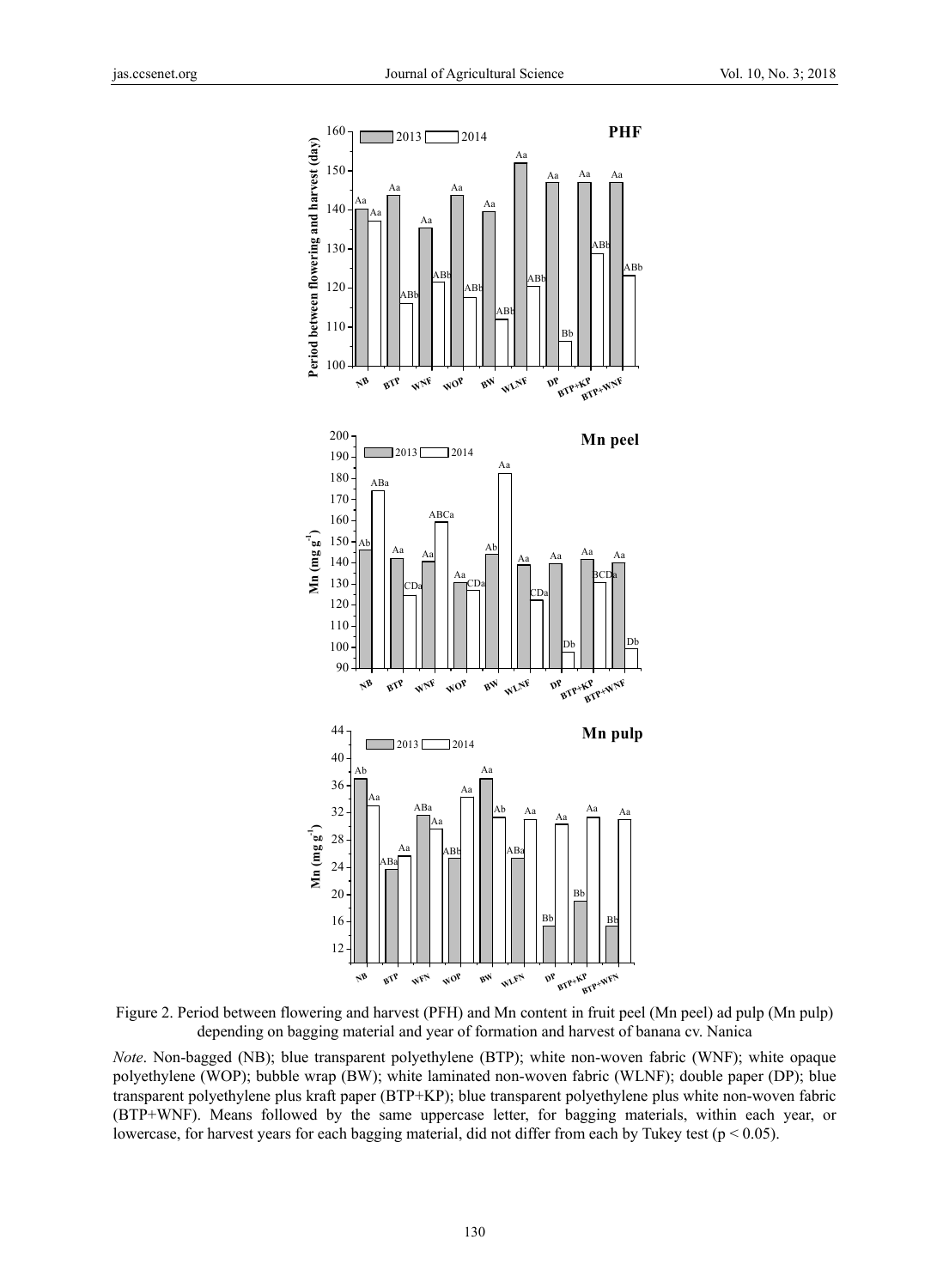

Figure 3. Dry matter, chlorophylls content and lightness in the peel of the green fruit and dry matter, coordinate b<sup>\*</sup>  $(b^*)$ , angle hue  $(h^{\circ})$  and chromaticity  $(C^*)$  in the peel of the ripe fruit, depending of bagging material of banana cv. Nanica

*Note*. Non-bagged (NB); blue transparent polyethylene (BTP); white non-woven fabric (WNF); white opaque polyethylene (WOP); bubble wrap (BW); white laminated non-woven fabric (WLNF); double paper (DP); blue transparent polyethylene plus kraft paper (BTP+KP); blue transparent polyethylene plus white non-woven fabric (BTP+WNF). Means followed by the same letter did not differ from each by Tukey test ( $p < 0.05$ ).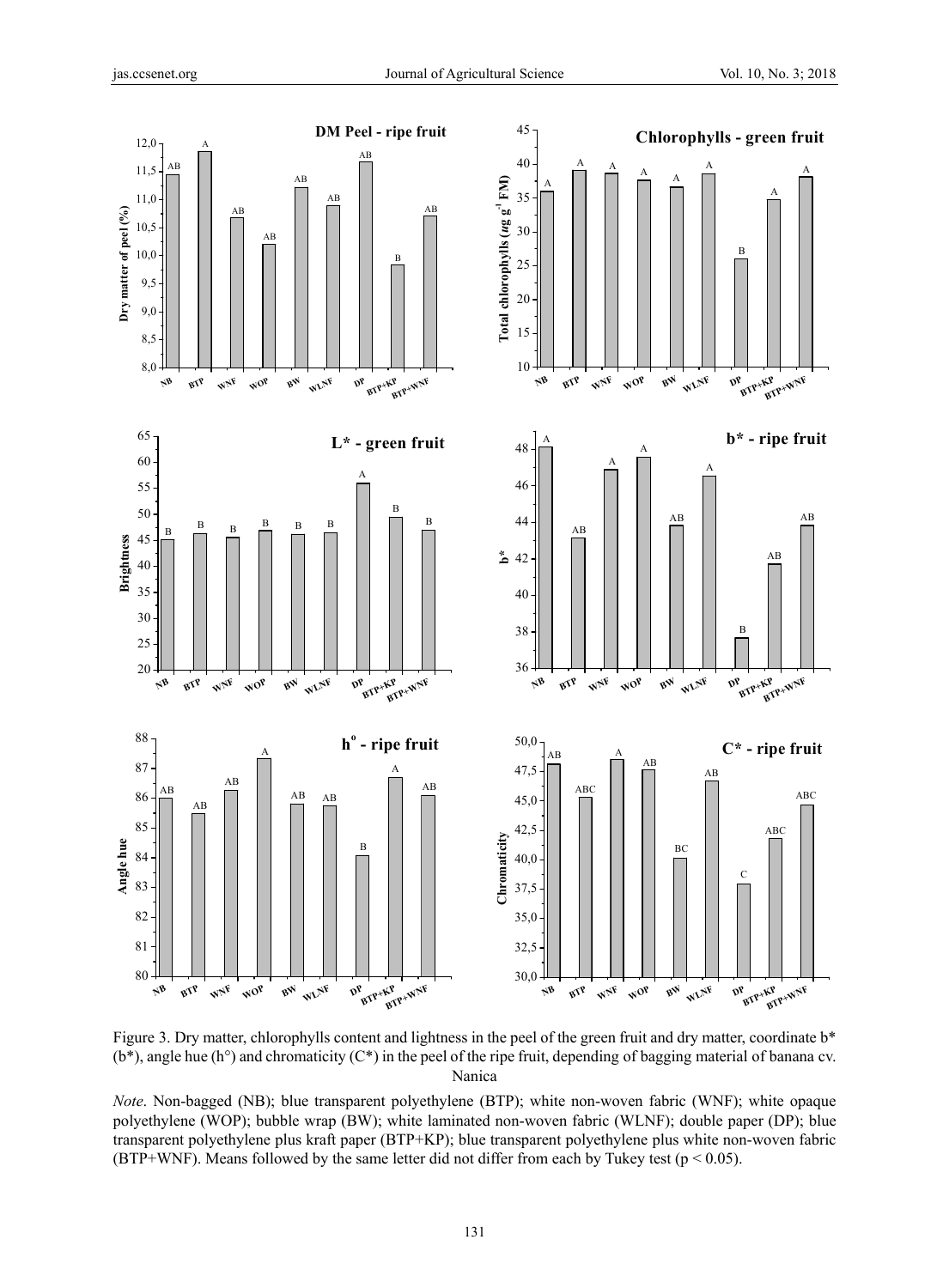The fact that green fruits bagged with DP showed higher L\*, suggests that chlorophylls may be involved in browning (Figure 3). The content of total phenols of the peel of green fruits did not vary between the two years of bunch formation and packing material, presenting an average value of 1.85 mg  $g^{-1}$  FW of peel, close to that observed by Nguyen (2003) and Rodríguez-Zapata et al. (2015) for cultivars of the same subgroup. These compounds have their synthesis induced by phenylalanine ammonia lyase (PAL) in response to low temperature in post-harvest for acclimatization (Lafuente et al., 2004). As antioxidants, they eliminate reactive oxygen species (ROS), preventing oxidation reactions, especially membrane lipids (Kondo et al., 2005). However, when the protection capacity is exceeded, cellular decomposition occurs and phenolic compounds are consumed in the oxidative degradation in polyphenol oxidase (PPO) catalyzed reaction, which results in browning. In fact, Nguyen et al. (2003) observed a reduction in the content of total free phenols, in contrast with the increase in the PAL and PPO activity of banana peel exposed to low temperature in the post-harvest period.

In the peel of ripe fruits, CI, L\* and a\* were not affected by bagging materials, unlike  $b^*$ , h° and  $C^*$ , which were lower in bunches protected with DP, although there were differences among other bagging materials and non-bagged fruits (NB). This suggests that modifications in the peel color components were due only to the reduction of the available radiation.

#### **4. Conclusion**

The bagging materials did not promote sufficient temperature elevation capable of preventing CI, and did not induce a differentiated reduction in the peel browning intensity.

#### **Acknowledgements**

The authors are grateful to FAPESP for the financial support (2012/01167-3), to Silvio Guatura Romão, José Carlos de Mendonça and José Alberto dos Santos for the technical support.

#### **References**

- Alvares, C. A., Stape, J. L., Sentelhas, P. C., Gonçalves, J. L. M., & Sparovek, G. (2013). Köppen's climate classification map for Brazil. *Meteorologische Zeitschrift, 22*, 711-728. https://doi.org/10.1127/0941-2948/ 2013/0507
- Amarante, C., Banks, N. H., & Max, S. (2002). Effect of preharvest bagging on fruit quality and postharvest physiology of pears (*Pyrus communis*). *New Zealand Journal of Crop and Horticultural Science, 30*, 99-107. https://doi.org/10.1080/01140671.2002.9514204
- AOAC. (2005). *Official Methods of Analysis* (18th ed.). Arlington: Association of Official Analytical Chemists.
- Aquino, C. F., Salomão, L. C. C., Siqueira, D. L., Cecon, P. R., & Ribeiro, S. M. R. (2014). Teores de minerais em polpas e cascas de frutos de cultivares de bananeira. *Pesquisa Agropecuária Brasileira, 49*, 546-553. https://doi.org/10.1590/S0100-204X2014000700007
- Bugaud, C., Cazevieille, P., Daribo, M. O., Telle, N., Julianus, P., Fils-Lycaon, B., & Mbéguié-A-Mbéguié, D. (2013). Rheological and chemical predictors of texture and taste in dessert banana (*Musa* spp.). *Postharvest Biologyand Technology, 84*, 1-8. https://doi.org/10.1016/j.postharvbio.2013.03.020
- Bugaud, C., Chillet, M., Beauté, M. P., & Dubois, C. (2006). Physicochemical analysis of mountain bananas from the French West Indies. *Scientia Horticulture, 108*, 167-172. https://doi.org/10.1016/j.scienta. 2006.01.024
- Chen, J. Y., He, L. H., Jiang, Y. M., Wanga, Y., Joyce, D. C., Ji, Z. L., & Lu, W. J. (2008). Role of phenylalanine ammonia-lyase in heat pretreatment-induced chilling tolerance in banana fruit. *Physiologia Plantarum, 132*, 318-328. https://doi.org/10.1111/j.1399-3054.2007.01013.x
- Chillet, M., De Lapeyre, De Bellaire L., Dorel, M., Joas, J., Dubois, C., ... Perrier, X. (2000). Evidence for the variation in susceptibility of bananas to wound anthracnose due to *Colletotrichum Musae* and the influence of edaphic conditions. *Scientia Horticulturae, 86*, 33-47. https://doi.org/10.1016/S0304-4238(00)00138-2
- Cho, J. S., Lee, H. J., Park, J. H., Sung, J. H., Choi, J. Y., & Moon, K. D. (2016). Image analysis to evaluate the browning degree of banana (*Musa* spp.) peel. *Food Chemistry, 194*, 1028-1033. https://doi.org/10.1016/ j.foodchem.2015.08.103
- Chongchatuporn, U., Ketsa, S., & van Doorn, W. G. (2013) Chilling injury in mango (*Mangifera indica*) fruit peel: Relationship with ascorbic acid concentrations and antioxidant enzyme activities. *Postharvest Biology and Technology, 86*, 409-417. https://doi.org/10.1016/j.postharvbio.2013.07.023
- Elkashif, E. M., Mohamed, H. A., & Elamin, O. M. (2010). Effect of pre- and post-harvest treatments on yield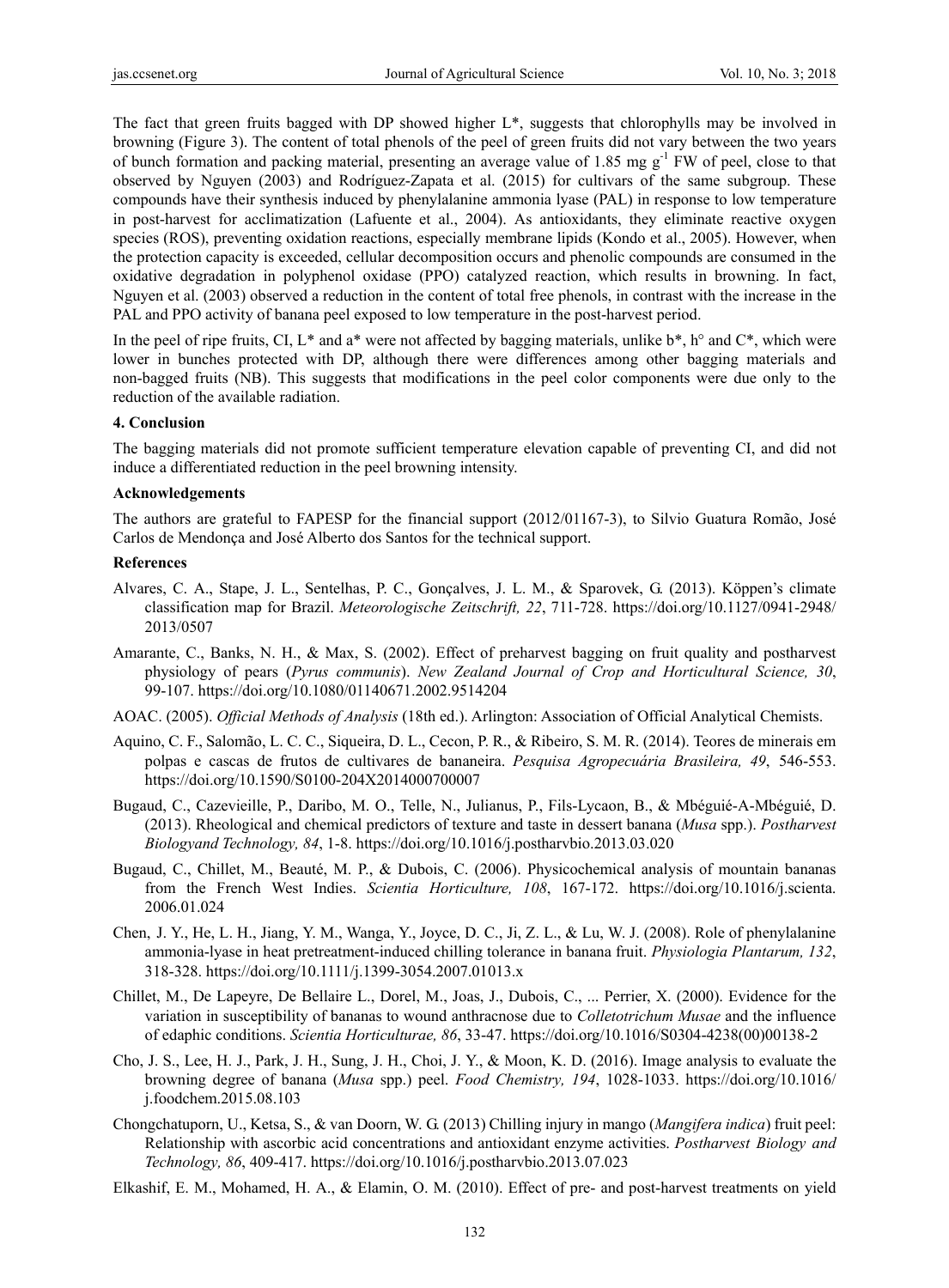and fruit quality of selected banana cultivars. *Gezira Journal of Agricultural Science, 8*, 1-10.

- EMBRAPA SOLOS. (2013). *Sistema Brasileiro de Classificação de Solos* (3rd ed.). Brasilia-DF: Embrapa.
- Ferreira, D. F. (2011). Sisvar: A computer statistical analysis system. *Ciência e Agrotecnologia, 35*, 1039-1042*.* https://doi.org/10.1590/S1413-70542011000600001
- Gamal, E., Ning, W., & Clement, V. (2008). Detecting chilling injury in Red Delicious apple using hyperspectral imaging and neural networks**.** *Postharvest Biology and Technology, 52*, 1-8. https://doi.org/10.1016/ j.postharvbio.2008.11.008
- Ganry, J., & Meyer, J. P. (1975). Recherche d'une loi d'action de la température sur la croissance des fruits du bananier. *Fruits, 30*, 375-392.
- Harvey, B. V. (2005). *Mild chilling injury of banana (Cavendish cv. Williams) and its control in the field* (Doctoral thesis, University of Adelaide, Adelaide, Australia).
- Hashim, N., Janius, R. B., Baranyai, L., Rahman, R. A., Osman, A., & Zude, M. (2012). Kinetic model for colour changes in bananas during the appearance of chilling injury symptoms. *Food Bioprocess Technology, 5*, 2952-2963. https://doi.org/10.1007/s11947-011-0646-z
- Hiscox, J. D., & Israelstam, G. F. (1979). A method for the extraction of chlorophyll from leaf tissue without maceration. *Canadian Journal of Botany, 57*, 1332-1334. https://doi.org/10.1139/b79-163
- Hodge, J. E., & Hodfreiter, B. R. (1962). Determination of reducing sugars and carbohydrate. In R. C. Wilster & M. I. Wolfron (Eds.), *Methods in carbohydrates chemistry* (pp.380-398). New York, NY: Academic Press.
- Kondo, S., Kittikorn, M., & Kanlayanarat, S. (2005). Preharvest antioxidant activities of tropical fruit and the effect of low temperature storage on antioxidants and jasmonates. *Postharvest Biology and Technology, 36*, 309-318. https://doi.org/10.1016/j.postharvbio.2005.02.003
- Kutinyu, R., Fraiser, C., Ngezimana, W., & Mudau, F. N. (2014). Evaluation of banana bunch protection materials for optimum fruit production on cultivars grown in Mozambique. *Tropical Agriculture, 91*, 109-115.
- Lafuente, M. T., Sala, J. M., & Zacarias, L. (2004). Active oxygen detoxifying enzymes and phenylalanine ammonia-lyase in the ethylene-induced chilling tolerance in citrus fruit. *Journal of Agricultural and Food Chemistry, 52*, 3606-3611. https://doi.org/10.1021/jf035185i
- McCready, R. M., Guggolz, J. Silveira, V., & Owens, M. S. (1950). Determination of starch and amylase in vegetables. *Analytical Chemistry, 22*, 1156-1158. https://doi.org/10.1021/ac60045a016
- Moradinezhad, F., Sedgley, M., Klieber, A., & Able, A. J. (2008). Variability of responses to 1-methylcyclopropene by banana: Influence of time of year at harvest and fruit position in the bunch. *Annals of Applied Biology, 152*, 223-234. https://doi.org/10.1111/j.1744-7348.2007.00206.x
- Muchui, M. N., Mathooko, F. M., Njoroge, C. K., Kahangi, E. M., Onyango, C. A., & Kimani, E. M. (2010). Effect of perforated PBL blue polyethylene bunch covers on selected postharvest quality parameters of tissue cultured bananas (*Musa* spp.) cv. Williams in Central Kenya. *Journal of Stored Products and Postharvest Research, 1*, 29-41.
- Mustaffa, M. M., & Kumar, V. (2012). Banana production and productivity enhancement through spatial, water and nutrient management. *Journal of Horticultural Sciences, 7*(1), 1-28.
- Nguyen, T. B. T., Ketsa, S., & Van Doorn, W. G. (2003). Relationship between browning and the activities of polyphenol oxidase and phenylalanine ammonia lyase in banana peel during low temperature storage. *Postharvest Biology and Technology, 30*, 187-193. https://doi.org/10.1016/S0925-5214(03)00103-0
- Patel, R. Z. (1970). A note on the seasonal variations in starch content of different parts of Arabica coffee trees. *East African Agricultural and Forestry Journal, 36*, 1-4.
- Pathak, P., Bhattacharyya, R. K., Baishya, B. K., Das, U., & Das, J. (2017). A review of works done regarding the impact of bunch cover application in banana. *International Journal of Current Microbiology and Applied Sciences, 6*(7), 2181-2194. https://doi.org/10.20546/ijcmas.2017.607.256
- Ratule, M. T., Osman, A., Ahmad, S. H., & Saari, N. (2006). Development of chilling injury of 'Berangan' banana (*Musa* cv. Berangan (AAA)) during storage at low temperature. *Journal of Food, Agriculture & Environment, 14*, 128-134.
- Robinson, J. C., & Saúco, V. G. (2012). *Plátanos y bananas*. Madrid: Eujoa Artes Gráficas.